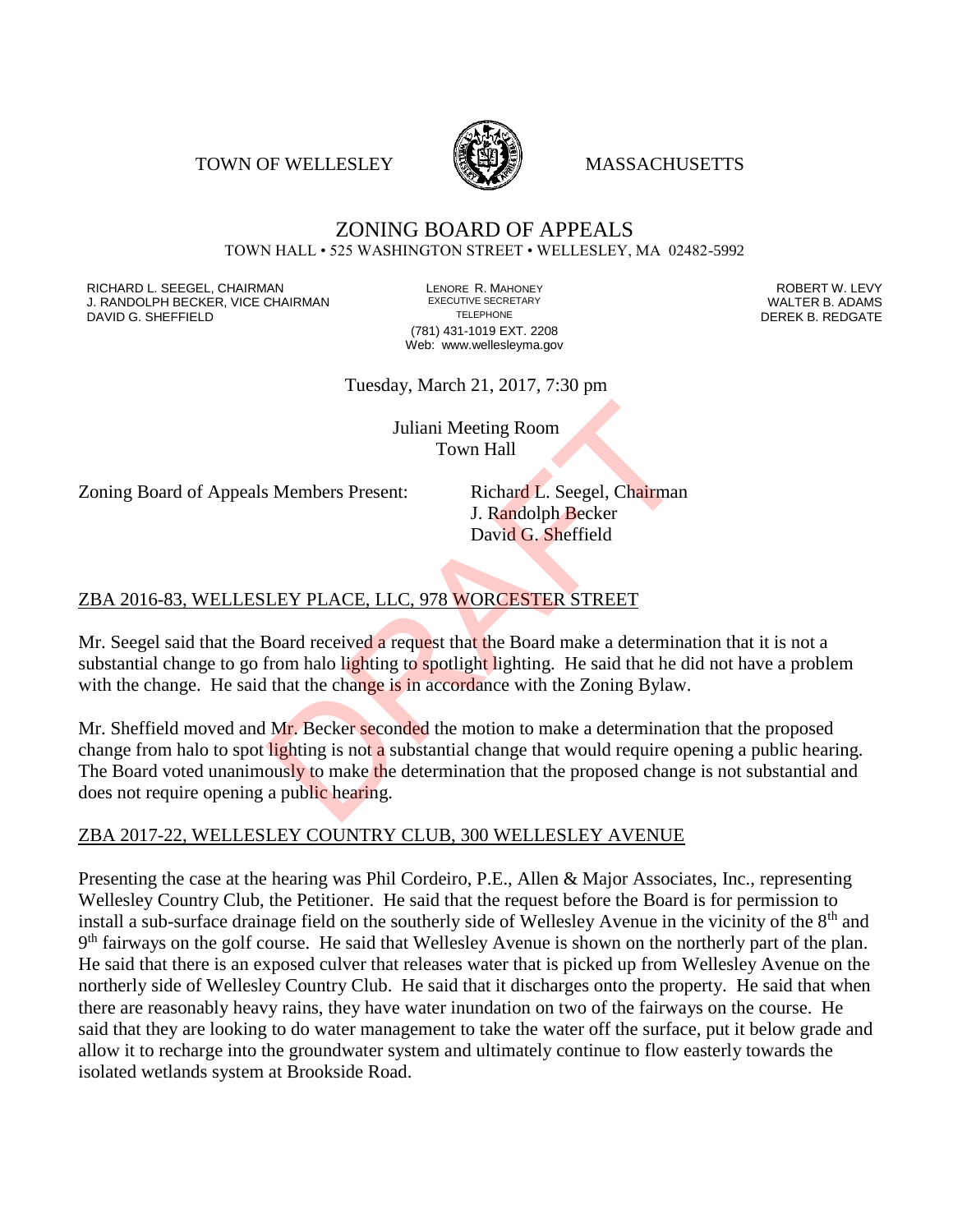Mr. Cordeiro said that under the Bylaw, Site Plan Approval is required because they are modifying more than 5,000 square feet of terrain. He said that, in this case, the alteration will be entirely temporary. He said that it will involve excavation, installation of the pipe and a rebuild of the terrain as it exists today. He said that there will be no tree removal as part of this project.

Mr. Cordeiro said that the Petitioner is also requesting a special permit for a Major Construction Project in a Water Supply Protection District.

Mr. Cordeiro said that the bulk of the excavation will be 7,500 square feet for the sub-surface drainage field. He said that they will install a manhole that will intercept the water as it comes out of the culvert. He said that there will be no change to the culvert itself. He said that the culvert is entirely MWRA owned and controlled. He said that Wellesley Country Club will put a drainage structure directly in front of the culvert to take the drainage below grade and put it through a recharge system. He said that the overflow from the recharge system will run north and to the right. He said that perforated pipe embedded in sand will allow and promote water recharge below the fairways. He said that at the end in the upper right corner of the plan, there will be another drain. He said that if the system was to reach capacity, the free drain at the end will allow the water to come back up out of the ground and then surface discharge to the wetlands system as it does today. He said that it is a relief valve for the system.

Mr. Cordeiro said that they are looking for a near 100 percent reduction in the lower storm events. He said that it will be approximately 95 percent for a 10-year event, 50 percent for a 25-year event and 25 percent in a 100-year event. He said that there will still be water on the fairways for 24 hours in the higher end events. He said that the intent is to make the course more manageable for the average daily storms with an inch or two of rain that saturates that fairways. ge system will run north and to the right. He said that pe<br>omote water recharge below the fairways. He said that a<br>here will be another drain. He said that if the system was<br>allow the water to come back up out of the groun

Mr. Cordeiro said that the Board may recall that there are really good draining sands underneath the course. He said that they are trying to speed up the drainage process by having the water bypass the loam layer.

Mr. Cordeiro said that any excavated materials will not leave the site. He said that they will strip the topsoil temporarily, stage it off to the side, and put it back after completion of installation of the pipes. He said that the below-grade material will come out to allow for installation of the pipes and the drain system itself. He said that the excavated soil will be replaced with stone and pipe. He said that excavated material will be stored on-site at the Turf Maintenance Facility and will be used for landscaping on the course. He said that the only import will be the stone that will support the pipe to allow the perforations to do their job to recharge, the pipes and the catch basin structures.

Mr. Cordeiro said that they submitted a Construction Traffic Management Plan. He said that the operations for this will come in off of Brookside Road at the gated access that was created for the Short Course construction. He said that they would like to reuse that entrance and the wash down area. He said that the trucks will come in at that entrance, deliver the materials to the project site and then exit via the same entrance. He said that they will coordinate and consolidate all of the deliveries, as they did with the Short Course project. He said that they anticipate bringing in approximately 700 cubic yards of stone. He said that, depending on the size of the truck, there will be between 30 to 50 trucks. Mr. Seegel asked why the trucks will not come in off of Wellesley Avenue. Mr. Cordeiro said that they do not have access off of Wellesley Avenue. He said that there is a tremendous slope. He said that the access point on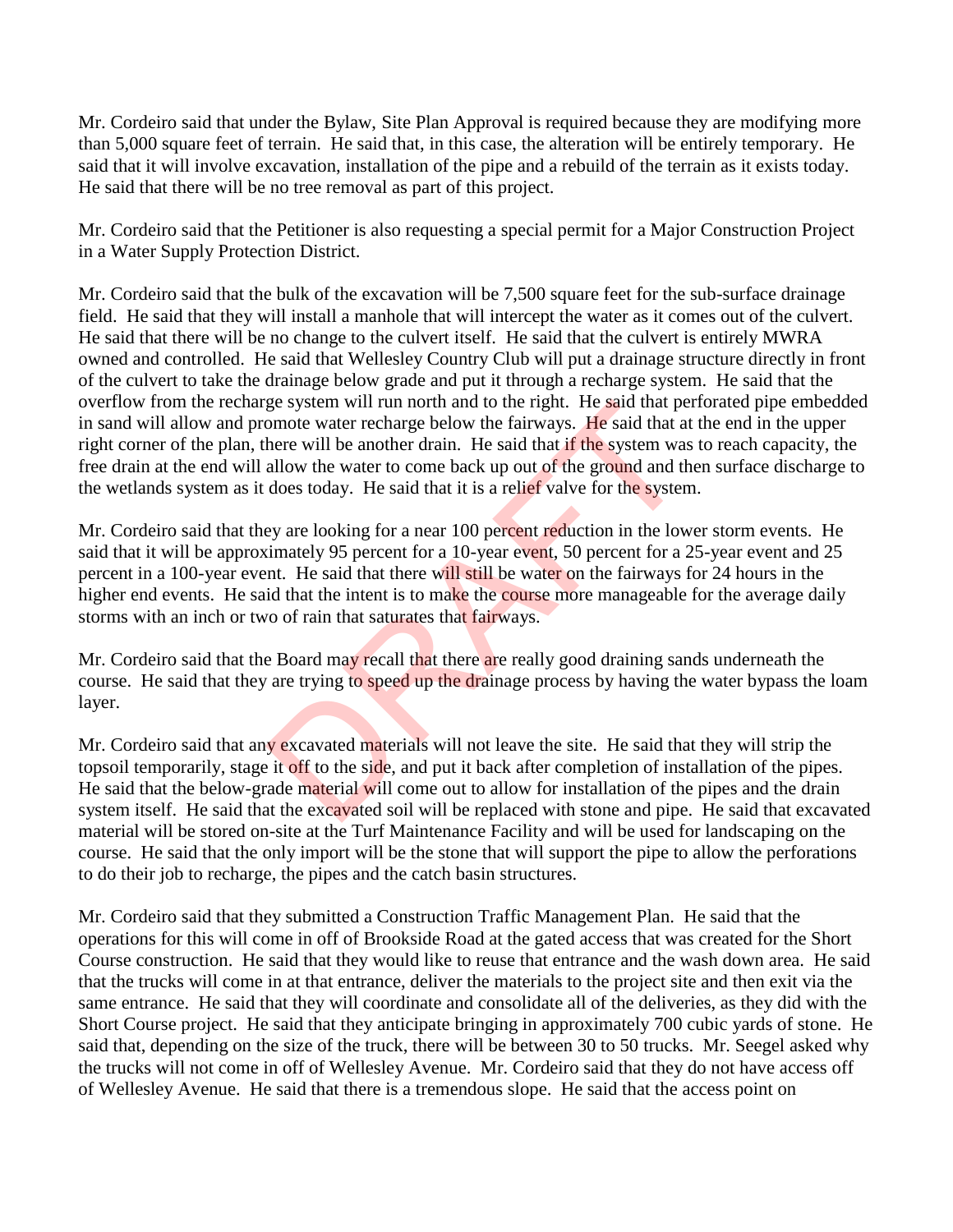Wellesley Avenue is used by golf carts crossing the street to access the cart paths along the Aqueduct. He said that it is not sufficient for construction vehicles. He said that an alternative to Brookside Road would be Forest Street where there are challenges getting over the Aqueduct.

Mr. Cordeiro said that they anticipate a construction timeline of three weeks. He said that there will be a few days of preparation, a week to a week and a half for excavation, and then maintenance and cleanup. He said that there will be three weeks of machinery doing the work. He said that the plan is to do the work in November when the course is off line. He said that when the course comes back on line in April of 2018, everything will be re-vegetated. He said that the re-establishment of the turf will take a little longer. He said that will be done entirely by the groundskeeper. He said that the timeline is outlined in the Construction Management Plan (CMP).

Mr. Cordeiro said that, because of the size of this project, they piggy backed work on the 15<sup>th</sup> hole on the northerly side of Wellesley Avenue as you approach Oakland Street. He said that they will be removing a section of existing cart path and replacing it with a different section of cart path. He said that golf players requested that change. He said that there are some additional modifications that they would like to make around the 15th hole but those changes will require a Conservation filing that Wellesley Country Club is not prepared to make yet. He said that they will come back before the Board if that requires Site Plan Approval. He said that they originally included the work in the application but, because they were unable to get Wetlands Protection Committee approval prior to this public hearing, they took that portion of the work out and left the cart path work as part of this project. by Avenue as you approach Oakland Street. He said that<br>th and replacing it with a different section of cart path. If<br>e said that there are some additional modifications that th<br>hose changes will require a Conservation fili

Mr. Becker asked about the fish line and hook of the cart path. Mr. Cordeiro said that it will not connect to anything. He said that they will take the cart path from the westerly side of the hole and move it to the easterly side of the hole. He said that it will connect ultimately, but not in its present form.

Mr. Sheffield asked if ponding in the heavy storms is occurring where the catch basin is. Mr. Cordeiro said that the culvert free discharges to the lower portion of the 8<sup>th</sup> fairway. He said that, depending on the storm, it can trip over to the 9<sup>th</sup> fairway. He said that the whole lower area is affected. He said that is where they plan to intercept the drainage.

Mr. Sheffield said that there will be a lot of weight with the loaded 18-wheelers. He asked if any road repair is anticipated. Mr. Cordeiro said that there had been a lot of concern about Brookside Road with the Short Course Project. He said that one of the conditions of approval was to conduct a video and photographic survey of the roadway pre-construction. He said that they laid out about 800 linear feet from the intersection of Wellesley Avenue to the entrance on Brookside Road. He said that when they were done with the major excavation and hauling activities, they found no appreciable difference in the cracks in the road. He said that DPW had gone out and was filling some potholes in areas that did not exhibit signs of breakage before. He said that they were not relegated to the Short Course. He said that they do not anticipate that the few trucks will adversely impact Brookside Road. Mr. Sheffield said that they will have impact on the grass areas. Mr. Seegel said that 18-wheelers full of gravel will be heavier than the trucks that were brought in for the Short Course. Mr. Cordeiro said that they will have many trucks coming through there. He said that they may have to temporarily remove some of the loam and repair it afterwards.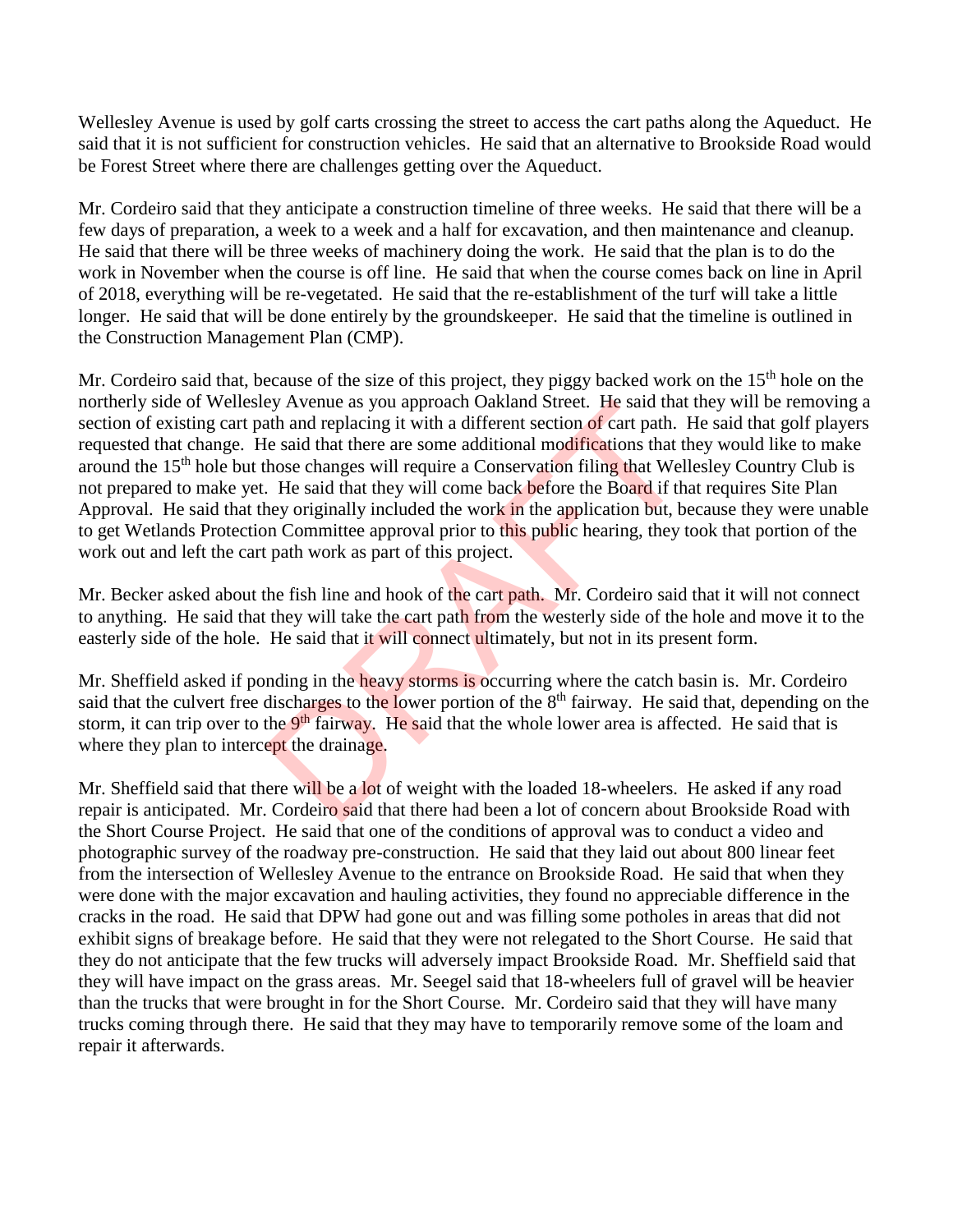Mr. Sheffield said that the delivery schedule will have to be managed subject to the weather. Mr. Cordeiro said that the trucks cannot drive on the course if it's wet.

Mr. Cordeiro said that the Design Review Board (DRB) reviewed the project and submitted a recommendation. He said that the Planning Board also submitted a recommendation.

Mr. Cordeiro said that there will be no permanent structures, lights, buildings, impervious surfaces or tree removal associated with this project. He said that, apart from the earth moving activities, it will be a least invasive project.

Mr. Cordeiro said that they met with DPW several weeks ago, prior to submission to the Board. He said that DPW had no material objections to the scope of the project and what was proposed. He said that they received a comment letter from Mr. Saraceno that outlined a handful of requested changes to the plans. He said that Wellesley Country Club is comfortable making all of those changes. He said that the changes have actually be done already. He said that there were no requests for changes to the design. Mr. Seegel said that one of the items that Mr. Saraceno requested was a Site Plan, which was not included in the submittal package. He said that the Site Plan needs to have three benchmarks, preferably triangulated. Mr. Becker said that it would be helpful to show on a plan the gate and where the construction vehicles will be parked.

Mr. Seegel said that heavy equipment parked overnight will be leaking oil. He said that the site is located a little bit further than 200 feet from Brookside Road and the wetlands area. He asked what will be put down under the construction vehicles to prevent oil and grease getting into the ground. Mr. Cordeiro said that it will only be an excavator and a small bobcat left overnight. He said that all of the hauling will be daytime activities and the vehicles will leave the site. He said that they will stage the equipment in the area of the work, as far away from the wetlands to protect them. He said that they can put down a gravel pad so that if there is any leakage it will be onto a compacted base and not free flowing into the ground. ountry Club is comfortable making all of those changes.<br>
done already. He said that there were no requests for ch<br>
e items that Mr. Saraceno requested was **a Site** Plan, whi<br>
le said that the Site Plan needs to have three

Mr. Seegel said that before the Board votes on Site Plan Approval, it will need to see all of the revised plans. Mr. Sheffield said that the Board would like to see a letter from DPW stating that they are satisfied with the plans.

Mr. Seegel discussed construction hours. He said that this is located near several houses. He said that he did not want any construction equipment working before 8 am. He said that construction equipment work would not be allowed before 9 am on Saturdays. He said that the backup alarms are horrendous. He said that deliveries could be at 7:30 am. Mr. Cordeiro said that they are hopeful that they will not need Saturdays. He said that assuming that they do not have any weather conditions, they should be able to finish this quickly. He said that Wellesley Country Club would accept the designated Saturday hours.

Mr. Becker asked if the durations of the Construction Sequence Plan are shown as days. Mr. Cordeiro said that they are. He said that Mr. Saraceno captured that in his comments. He said that Wellesley Country Club is already prepared to revise that and verify that it is days. He said that it will be approximately three weeks for the major construction. He said that re-vegetation will take the longest. Mr. Becker confirmed that there is not a balanced cut and fill operation. He said that the cut that they take out will be replaced by the Stormtech and the gravel, and will be used on other places on the course. He said that they will be importing crushed stone for the Stormtech and the path of the perforated pipe. Mr.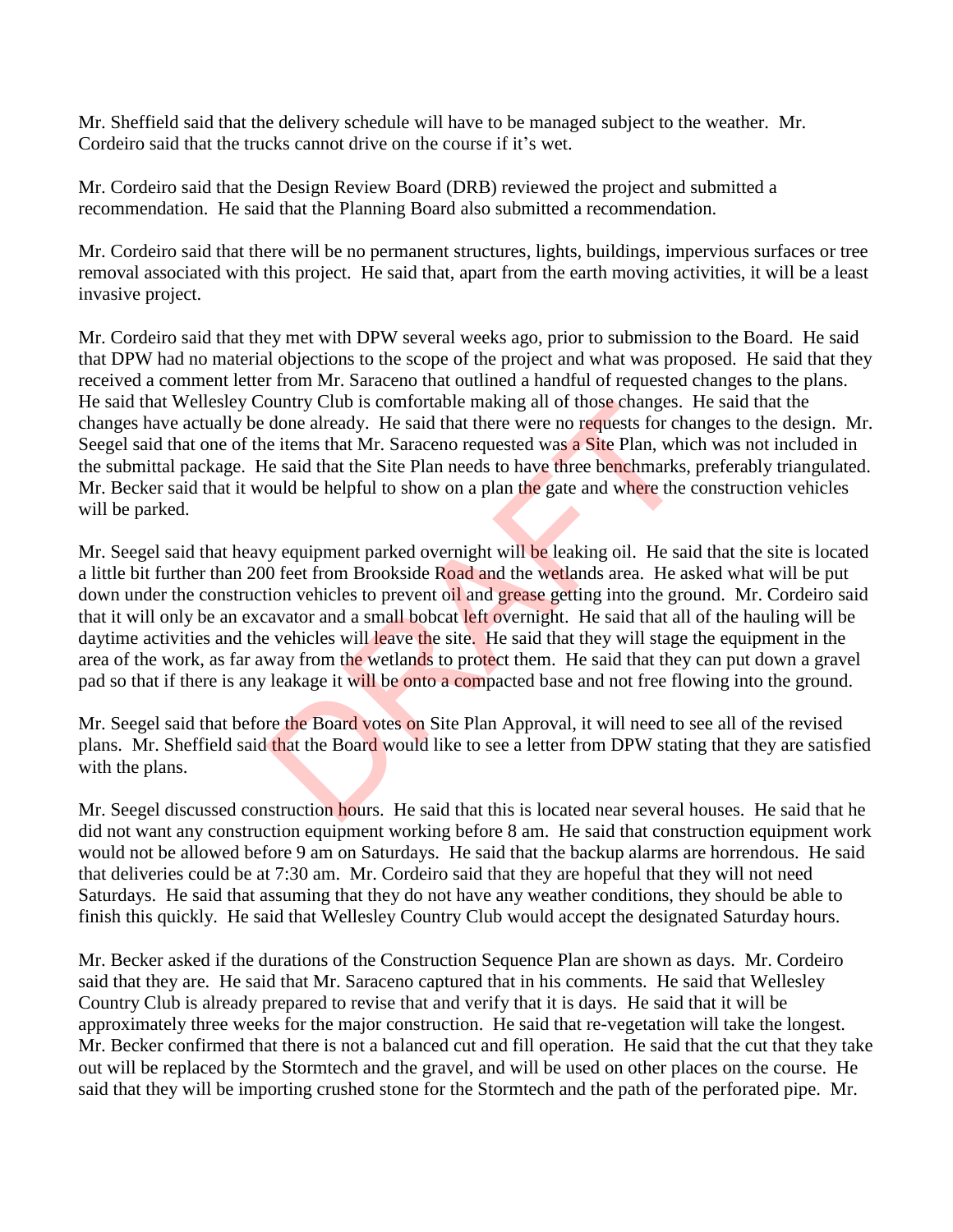Cordeiro said that they will import 725 cubic yards of crushed stone. Mr. Becker said that the long term O & M Plan for the facilities is the responsibility of Wellesley Country Club. He asked Mr. Cordeiro if he knows how the Country Club intends to implement it. Mr. Cordeiro said that the sub-surface field must be inspected twice a year. He said that should there be a buildup of sediment there, it will be need to be cleaned out. He said that it could be jet-washing or vacuuming, depending on what they see. He said that the MWRA is responsible for the drainage system that is under the Aqueduct. He said that they have not maintained it for many years. He said that Allen & Major has been involved with recent projects at Wellesley Country Club. He said that the newer systems have similar O & M Plans for inspections and annual cleaning of the catch basins. He said that he does not know what the maintenance requirements are for some of the older systems at the Clubhouse. He said with the recent projects, there has been very little buildup since they have come online in the past few years. Mr. Becker said that it would be useful to have something, along with the plans, that says that Wellesley Country Club is going to coordinate this O & M Plan with their existing O & M Plans. Mr. Cordeiro said that the O & M Plan in the submittal outlines the requirements and criteria. Mr. Becker said that the underlying concern is that if you have ten isolated systems on ten properties, they each have their own  $O & M$  Plan. He said that if you have four systems on one property, you can start to think about coordinating those plans. Mr. Cordeiro said that it should be approached in a holistic manner where everything is wrapped together so that when they bring in the crews to clean the systems, they service all four systems. Mr. Becker said that a requirement for the platform tennis and the turf maintenance area is that Wellesley Country Club has to submit data to the DPW. He said that it would be logical to do the same thing here.

Mr. Seegel confirmed that there will be a wheel wash at the construction entrance. He said that the wheels should also be washed when the trucks exit to prevent dirt going out onto Brookside Road. Mr. Cordeiro said that the trucks coming in and going out will be washed.

Mr. Becker said that the CMP speaks strongly to the activities occurring south of Wellesley Avenue. He said that at the fish hook north of Wellesley Avenue they will be removing some paving materials and bringing in new paving materials. Mr. Cordeiro said that the excavated pavement will be taken off-site. He said that Wellesley Country Club has no need for crushed asphalt. He said that in the construction industry it can be used elsewhere but it is of no value here. He said that the 15<sup>th</sup> Hole is deep into the site. He said that access will be through the Clubhouse area, following the cart paths. He said that it involves small machine work. He said that they will probably use a Bobcat to scrape up the asphalt surface and spread the materials. He said that a Sidewalk Paver will pack the area down. He said that the access route cannot support bringing anything large through there. He said that they may be able to navigate a 10-wheeler through there but they prefer not to. Mr. Becker said that using smaller equipment is an advantage to the neighborhoods. Mr. Cordeiro said that it will be much quieter. Mr. Becker said that, according to the notes on the plans, there will be no change to the drainage in that area. Mr. Cordeiro said that they will be taking up 3,550 and putting down 4,100 square feet of material. He said that they will make a connection in the future. He said that there is a Conservation component that has to be factored in for the connection piece. He said that the bigger focus for this project was the drainage at Holes 8 and 9 because it affects operations of the course. He said that since they were coming before the Board for that, it made sense to include the 15th Hole work. He said that they discussed the Zoning Bylaw with Michael Grant and Michael Zehner. He said that the way that it is written, it is somewhat ambiguous in terms of 5,000 square feet of disturbance. He said that it is relegated to new disturbance. He said that, in this case, it is temporary. and criteria. Mr. Becker said that the underlying concer<br>roperties, they each have their own O & M Plan. He said<br>you can start to think about coordinating those plans. M<br>a holistic manner where everything is wrapped toget